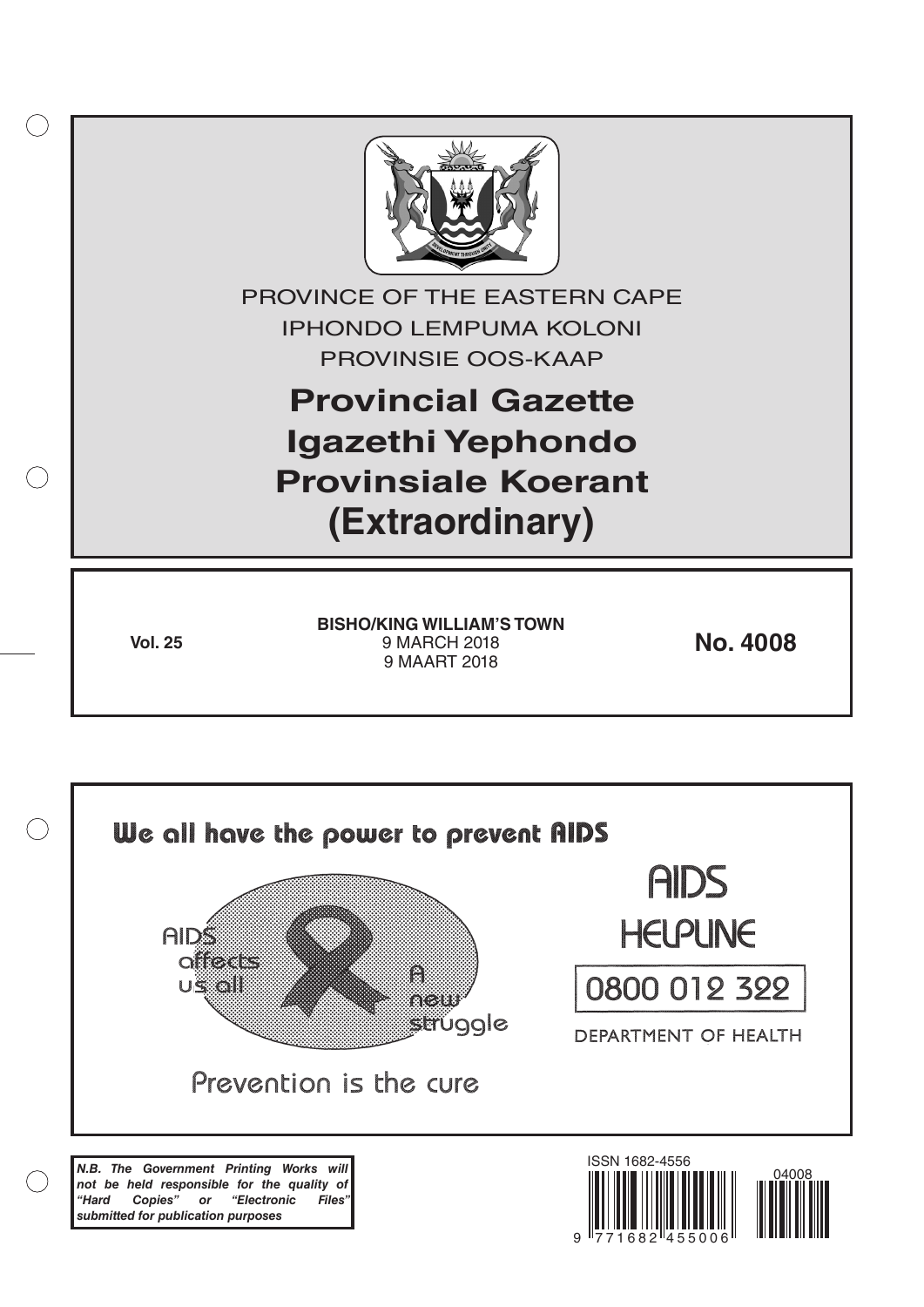# **IMPORTANT NOTICE:**

**The GovernmenT PrinTinG Works Will noT be held resPonsible for any errors ThaT miGhT occur due To The submission of incomPleTe / incorrecT / illeGible coPy.**

**no fuTure queries Will be handled in connecTion WiTh The above.**

#### **CONTENTS**

|    |                                                                                                     | Gazette<br>No. | Page<br>No. |
|----|-----------------------------------------------------------------------------------------------------|----------------|-------------|
|    | <b>PROVINCIAL NOTICES • PROVINSIALE KENNISGEWINGS</b>                                               |                |             |
| 44 | Local Government: Municipal Finance Management Act (56/2003): Ajustment Budget, IDP & SDBIP Notice, | 4008           |             |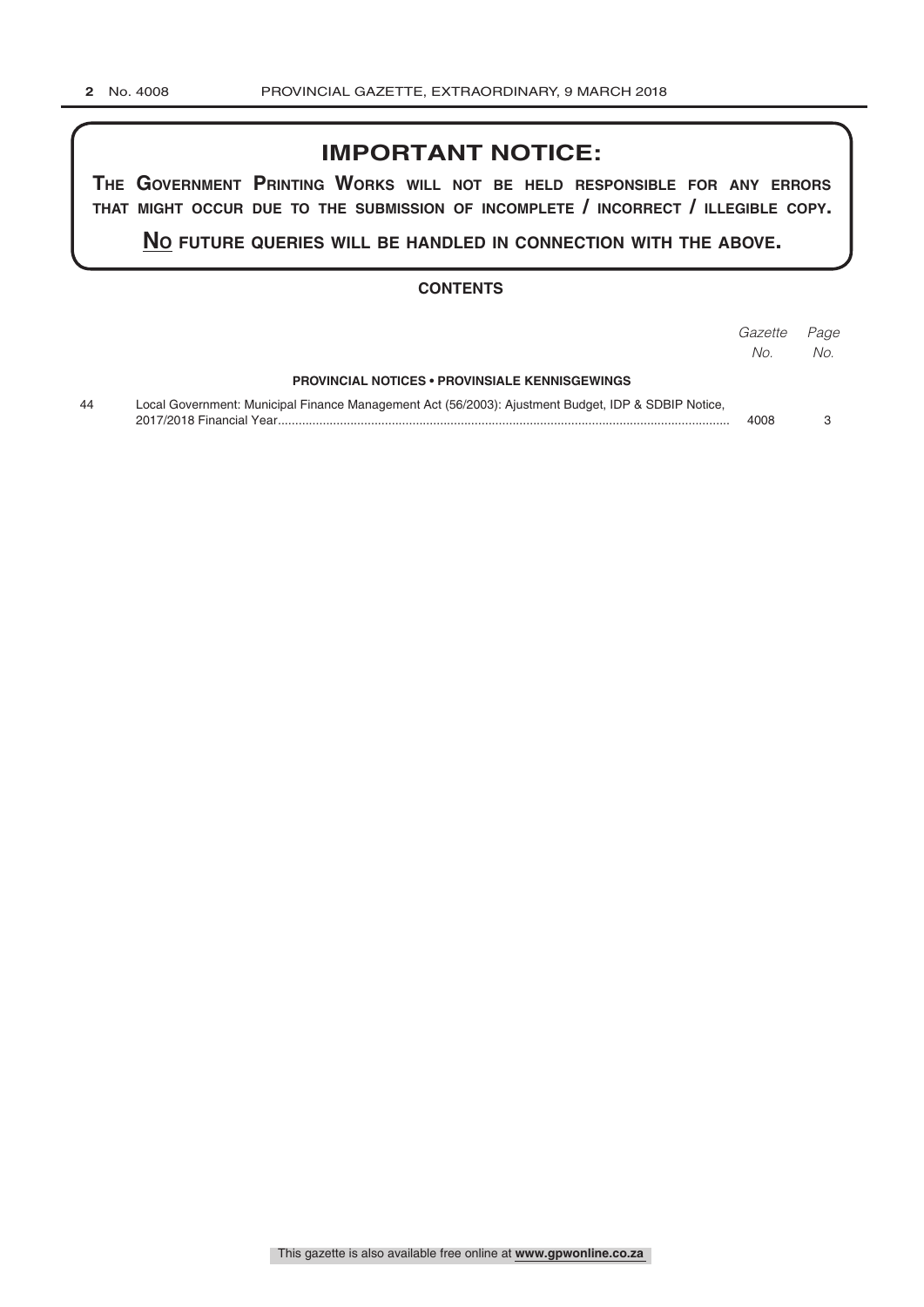### Provincial Notices • Provinsiale Kennisgewings

#### **PROVINCIAL NOTICE 44 OF 2018**

## **Senqu Local Municipality NOTICE 54/2018**

### **ADJUSTMENT BUDGET, IDP & SDBIP NOTICE, 2017/2018 FINANCIAL YEAR**

Notice is hereby given in terms of Section 28(2) of the Local Government: Municipal Finance Management Act, 2003 (Act No. 56 of 2003) and Section 23 of the Municipal Budget and Reporting Regulations respectively, that an Adjustment Budget was approved during the Council Meeting held on the 28<sup>th</sup> February 2018, Council Resolution 008/SCM/18, for the 2017/2018 Financial Year. Due to the adjustments made to the budget, the SDBIP and IDP have been amended as well to reflect these changes. In accordance with the Local Government: Municipal Planning and Performance Regulation 2001, members of the public will be given a 21-day comment period until the 29 March 2018. Based on the comments received, an item will be sent to council to approve the final amended IDP.

The said Council Resolution and all other relevant documents may be inspected at the undermentioned offices of the Senqu Local Municipality during normal office hours from 05 March 2018, and is also available on the Senqu Local Municipality website at https://www.senqu.gov.za

In accordance with Municipal Budget & Reporting Regulations section 26 further information on the above mentioned adjustments are obtainable from Mr A Haji, telephone number (051) 603 1343 or e-mail hajia@senqu.gov.za, during business hours. Comments on the amended SDBIP and IDP must be either written or relayed to X Mninzelwa at 051 603 1373 or email mninzelwax@senqu.gov.za. Documents are also obtainable at the following locations.

- Senqu Municipal Office Lady Grey (19 Murray Street)
- Senqu Municipal Office Barkly East (Molteno Street)
- Senqu Municipal Office Sterkspruit (Main Street)

Mr MM Yawa MUNICIPAL MANAGER Senqu Local Municipality Private Bag X03 Lady Grey 9755